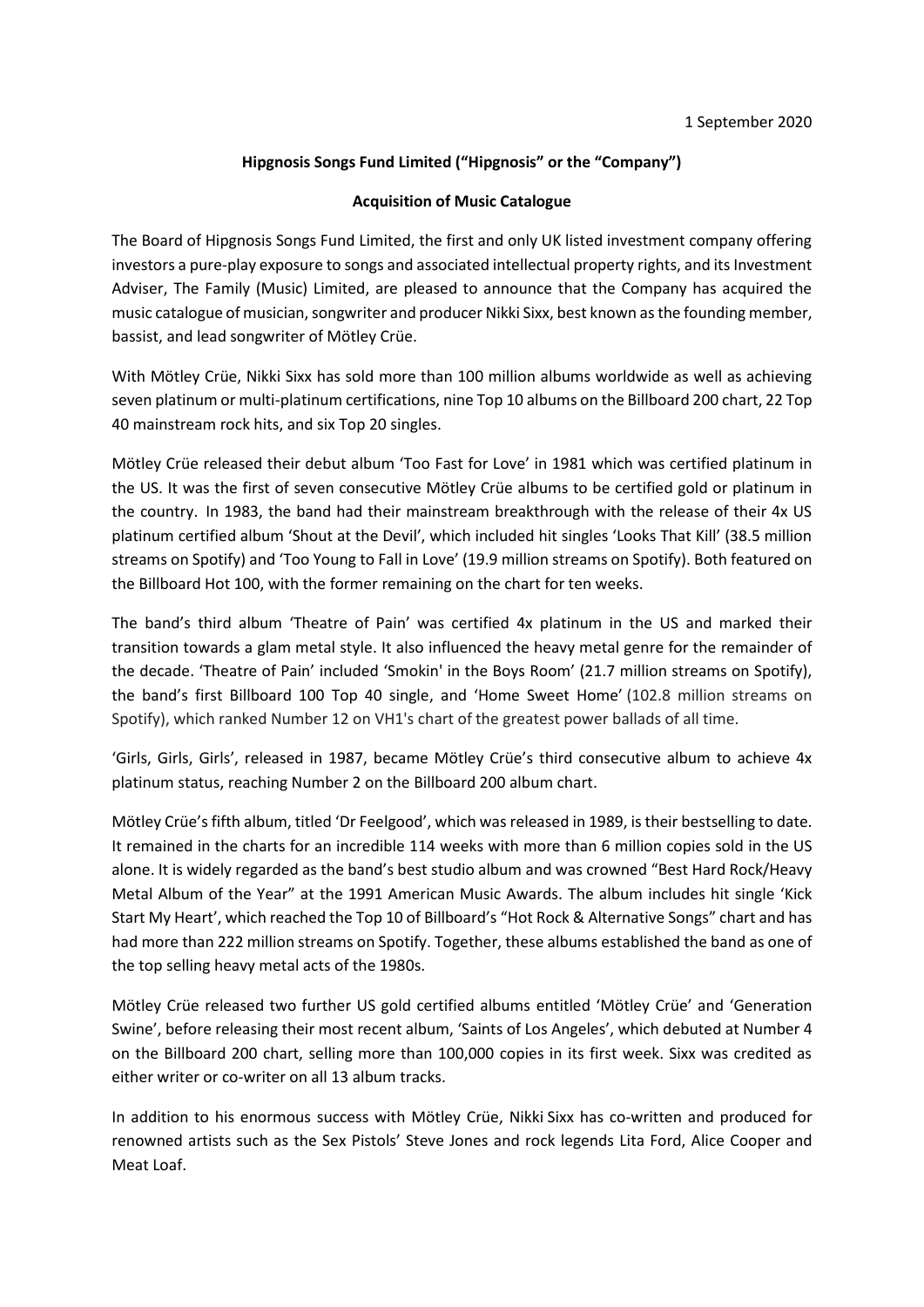In 2007, Sixx went on to found hard rock band Sixx:A.M. with DJ Ashba and James Michael. The band is best known for its debut song 'Life is Beautiful' which reached Number 2 on the US Hot Mainstream Rock Tracks chart, alongside hits 'Lies of the Beautiful' from the band's second studio album, and 'This Is Gonna Hurt'.

In 2019, Mötley Crüe released four new songs on the soundtrack for Netflix biopic 'The Dirt', a film adaptation of the band's 2001 collaborative autobiography which spent ten weeks in the Top 10 of the New York Times Best Seller list. The soundtrack album reached Number 1 on the iTunes All Genres Album chart, Number 10 on the Billboard Top 200 chart, Number 3 on the Billboard Top Album and Digital Album Sales chart and Top 10 worldwide.

Hipgnosis have acquired 100% of Nikki Sixx's writer's share of PRO income and writer's Sound Exchange in respect of the catalogue which contains 305 songs.

## **Merck Mercuriadis, Founder of Hipgnosis Songs Fund Limited and The Family (Music) Limited, said:**

"Mötley Crüe were single handedly responsible for the Los Angeles rock explosion of the 1980s paving the way for everyone that came in their wake and putting rock music back onto Top 40 radio and the pop charts. Nikki was the catalyst and architect of all of that and we are delighted to welcome him to the Hipgnosis family."

## **Nikki Sixx said:**

"Merck and his team at Hipgnosis are an artist friendly forward thinking company. Looking to the future I am grateful that they will treat my music with great care and respect."

## **For further information, please contact:**

| The Family (Music) Limited<br><b>Merck Mercuriadis</b>                                                                                       | Tel: +44 (0)1481 742742                                               |
|----------------------------------------------------------------------------------------------------------------------------------------------|-----------------------------------------------------------------------|
| N+1 Singer - Joint Corporate Broker<br>James Maxwell / James Moat (Corporate Finance)<br>Alan Geeves / James Waterlow / Sam Greatrex (Sales) | Tel: +44 (0)20 7496 3000                                              |
| J.P. Morgan Cazenove - Joint Corporate Broker<br>William Simmonds / Jérémie Birnbaum (Corporate Finance)<br>James Bouverat (Sales)           | Tel: +44 (0)20 7742 4000                                              |
| <b>Ocorian - Company Secretary &amp; Administrator</b><br>Mariana Enevoldsen                                                                 | Tel: +44 (0) 1481 742614                                              |
| <b>The Outside Organisation</b><br>Alan Edwards / Nick Caley                                                                                 | Tel: +44 (0)7711 081 843                                              |
| <b>FTI Consulting</b><br>Neil Doyle/ Paul Harris/ Laura Ewart                                                                                | Tel: +44 (0)7771 978220; +44<br>(0)7809 411882; +44 (0)7761<br>332646 |
| All US music publicity enquiries                                                                                                             | +1 917 767 5255                                                       |